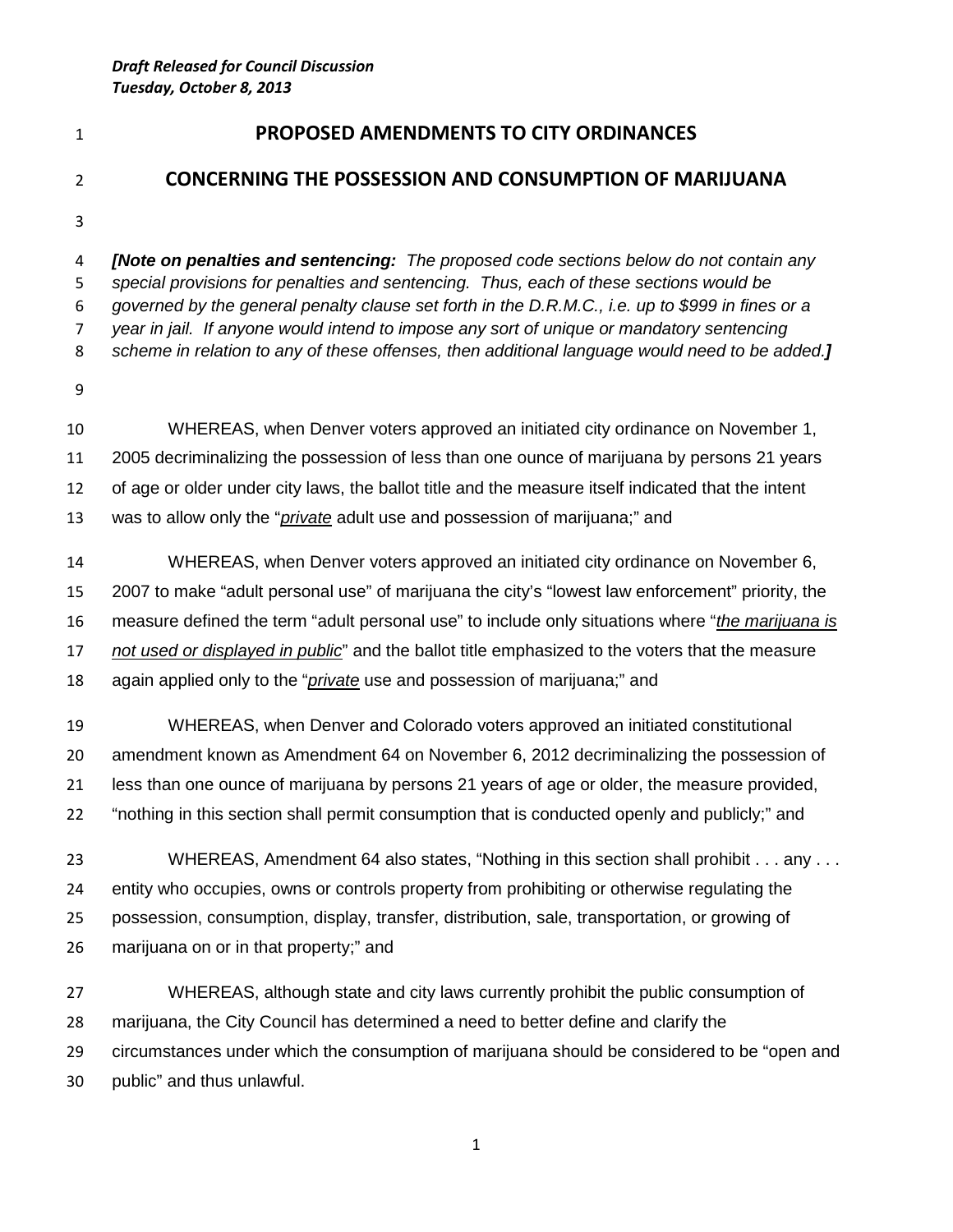## **NOW, THEREFORE, BE IT ENACTED BY THE COUNCIL OF THE CITY AND COUNTY OF DENVER:**

 **Section 1.** Subsection 38-175, D.R.M.C. shall be amended by adding the language underlined, to read as follows:

## **Sec. 38-175. Possession or consumption of marihuana marijuana.**

- 
- (a) It shall be unlawful for any person under the age of twenty-one (21) to possess one (1) ounce or less of marihuana. If such person is under the age of eighteen (18) years of age at the time of the offense, no jail sentence shall be imposed and any fine imposed may be supplanted by treatment as required by the court.
- 

 (b) It shall be unlawful for any person to openly and publicly display or consume 15 one (1) ounce or less of marihuana marijuana. If such person is under the age of eighteen (18) years of age at the time of the offense, no jail sentence shall be

imposed and the fine may be supplanted by treatment as required by the court.

- For purposes of this subsection (b):
- (1) The term "openly" means occurring or existing in a
- manner that is unconcealed, undisguised, or obvious, and is
- observable or perceptible through sight or smell to the public
- 23 or to persons on neighboring properties.
- (2) The term "publicly" means: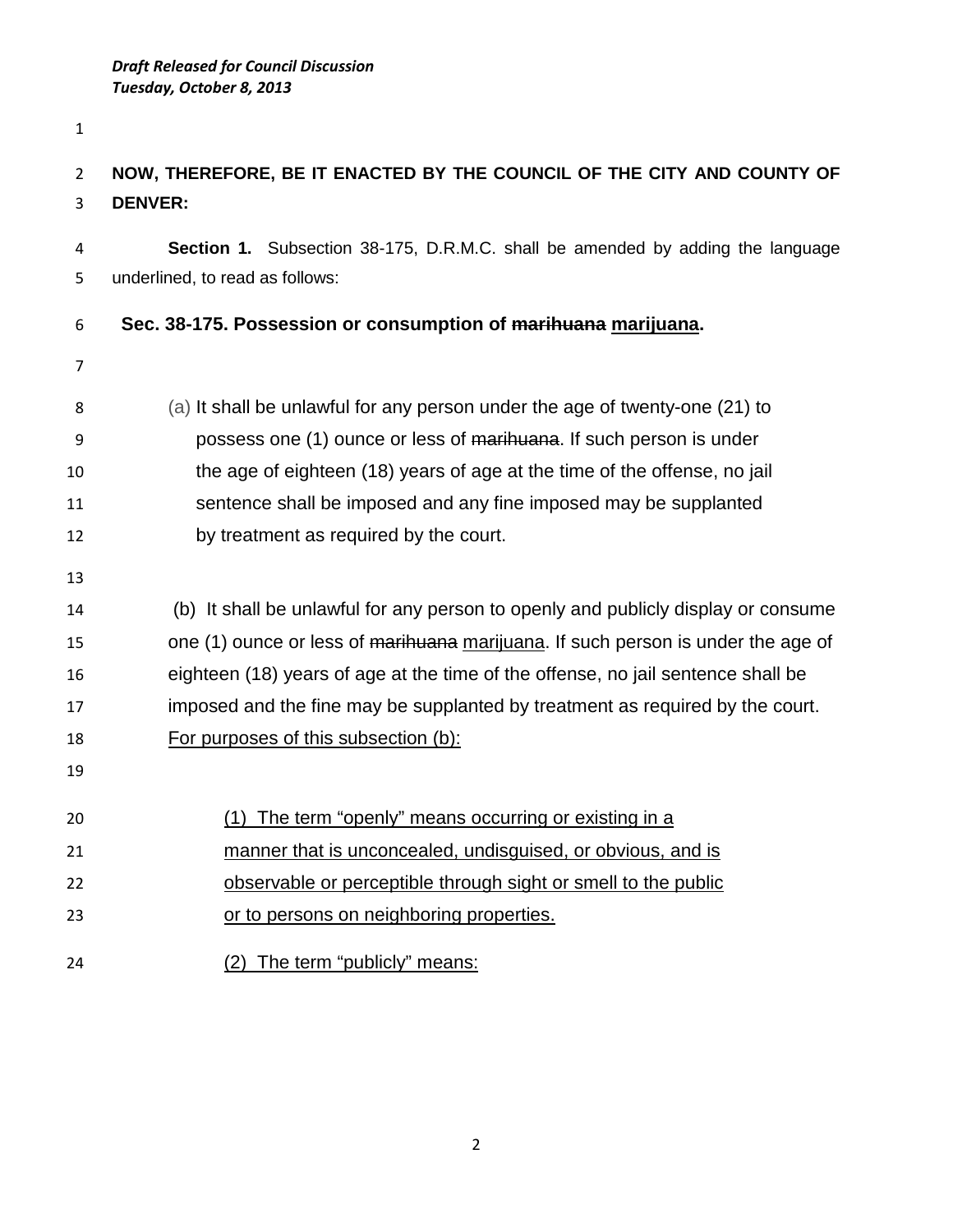| $\mathbf{1}$   | a. Occurring or existing in a public place as defined by                     |
|----------------|------------------------------------------------------------------------------|
| $\overline{2}$ | <u>C.R.S. § 18-1-901<sup>1</sup>; or</u>                                     |
| 3              | b. Occurring or existing in a place or location to which                     |
| 4              | members of the public have access; or                                        |
| 5              | c. Occurring or existing in a place, location or in such                     |
| 6              | a manner that members of the public or persons on                            |
| 7              | neighboring properties may observe or perceive it by sight or                |
| 8              | smell, including but not limited to vehicles on public streets               |
| 9              | or highways.                                                                 |
| 10             |                                                                              |
| 11             | (c) For the purposes of this section and section 38-175.5 the term           |
| 12             | "marihuana" or "marijuana" shall mean and include all parts of the plant     |
| 13             | cannabis sativa L., whether growing or not, the seeds thereof, the resin     |
| 14             | extracted from any part of such plant, and every compound, manufacture,      |
| 15             | salt, derivative, mixture, or preparation of such plant, its seeds, or its   |
| 16             | resins. It does not include fiber produced from the stalks, oil or cake made |
| 17             | from the seeds of such plant, or the sterilized seed of such plant which is  |
| 18             | incapable of germination, if these items exist apart from any other item     |
| 19             | defined as "marihuana marijuana" in this section. "Marihuana Marijuana"      |
| 20             | does not mean or include marihuana marijuana concentrate as defined in       |
| 21             | this section.                                                                |
| 22             |                                                                              |
| วว             | $(d)$ For the nurneses of this section the term "maribuang marijuang"        |

23 (d) For the purposes of this section, the term "<del>marihuana</del> marijuana concentrate" shall mean hashish, tetrahydrocannabinol, or any alkaloid, salt, derivative, preparation, compound, or mixture, whether natural or synthesized, of tetrahydrocannabinol.

<span id="page-2-0"></span><sup>&</sup>lt;sup>1</sup> Under the Colorado Criminal Code, the term "public place" is currently defined to mean: "a place to which the public or a substantial number of the public has access, and includes but is not limited to highways, transportation facilities, schools, places of amusement, parks, playgrounds, and the common areas of public and private buildings or facilities."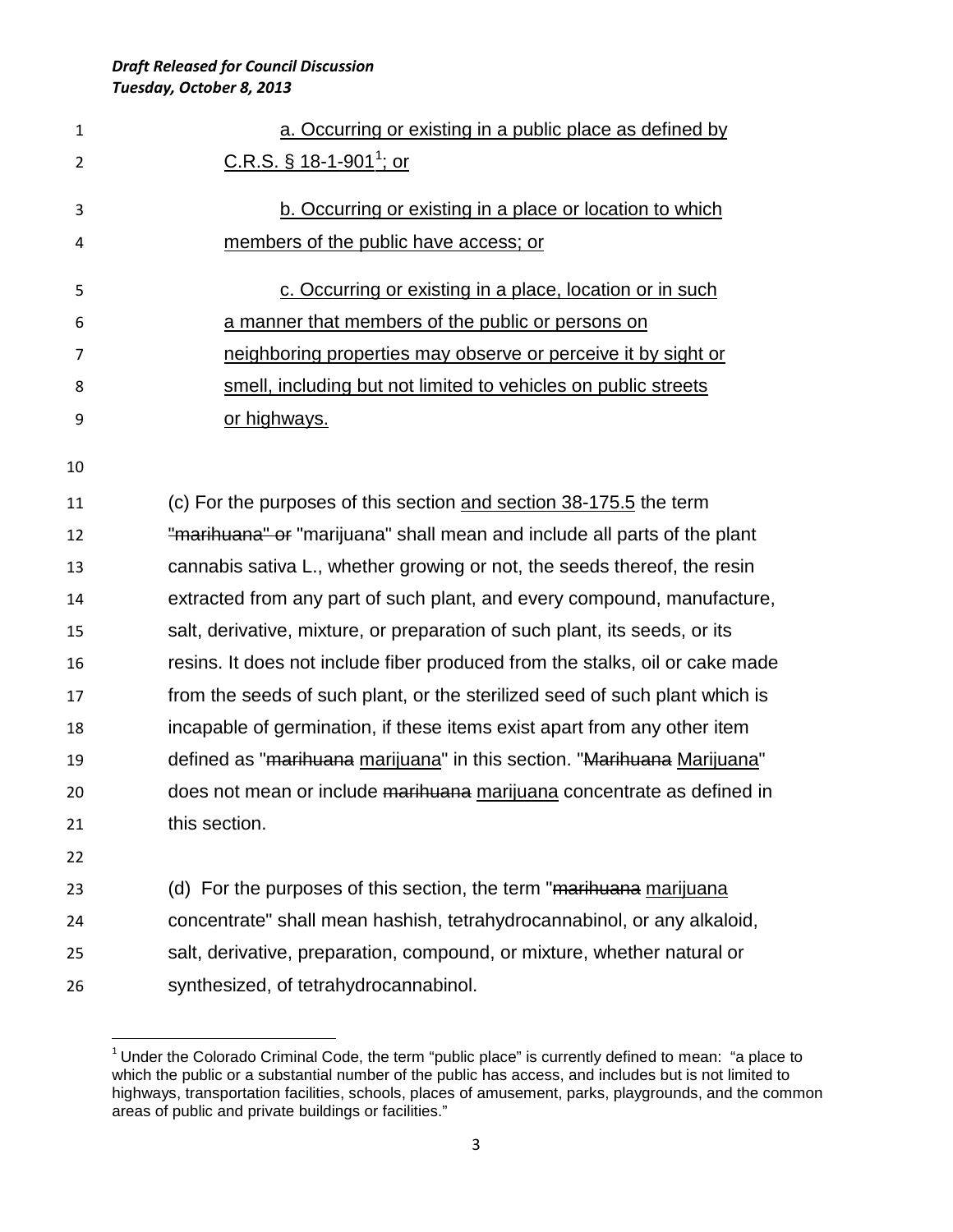| 1  |                                                                                     |
|----|-------------------------------------------------------------------------------------|
| 2  |                                                                                     |
| 3  |                                                                                     |
| 4  | <b>Section 2.</b> Section 39-10, D.R.M.C. shall be amended by adding the language   |
| 5  | underlined, to read as follows:                                                     |
| 6  | Sec. 39-10. Alcohol beverages and marijuana.                                        |
| 7  |                                                                                     |
| 8  | (a) It shall be unlawful, without legal authorization, to sell, serve, possess or   |
| 9  | consume alcohol beverages at or within any park, parkway, mountain park or          |
| 10 | other recreational facility.                                                        |
| 11 |                                                                                     |
| 12 | (b) It shall be unlawful, without legal authorization, for any person to possess or |
| 13 | consume alcohol beverages or 3.2 beer within fifty (50) feet of any roadway,        |
| 14 | playground, recreation center, or swimming pool at or within any park, parkway,     |
| 15 | mountain park or other recreational facility.                                       |
| 16 |                                                                                     |
| 17 | (c) It shall be unlawful to possess, consume, use, display, transfer, distribute,   |
| 18 | sell, transport, or grow marijuana at or within any park, parkway, mountain park    |
| 19 | or other recreational facility.                                                     |
| 20 |                                                                                     |
| 21 |                                                                                     |
| 22 | Section 3. Division 3 of Article II of Chapter 38, D.R.M.C. shall be amended by     |
| 23 | the addition of a new section 38-175.5, to read as follows.                         |
| 24 |                                                                                     |
| 25 | Sec. 38-175.5. Marijuana prohibited on the 16 <sup>th</sup> Street Pedestrian and   |
| 26 | <b>Transit Mall.</b>                                                                |
| 27 |                                                                                     |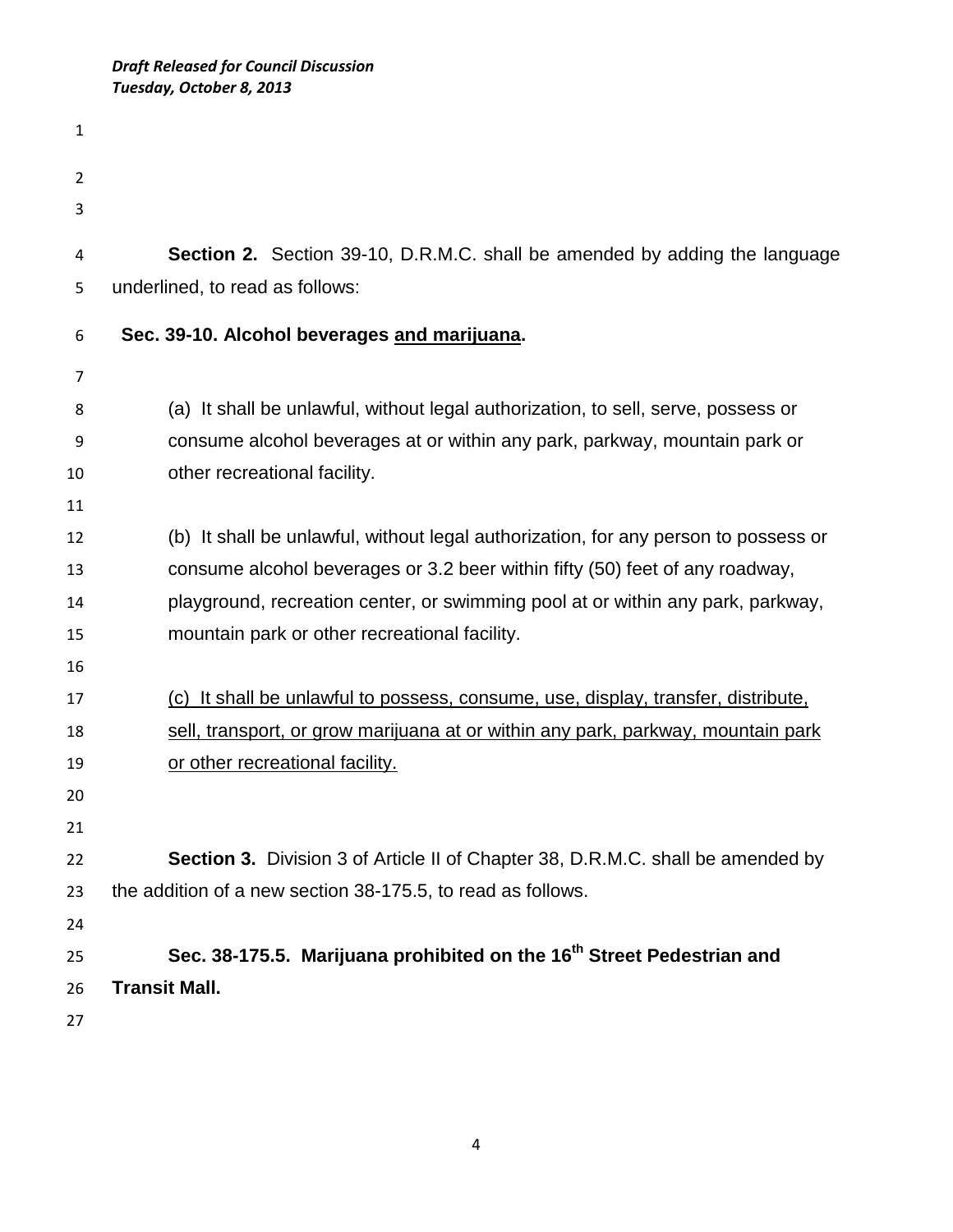(a) It shall be unlawful to possess, consume, use, display, transfer, distribute, sell, transport, or grow marijuana on the 16<sup>th</sup> Street Pedestrian and Transit Mall. (b) For the purposes of this section, the 16th Street Pedestrian and Transit Mall  $\epsilon$  shall mean the portion of 16th Street and an area north and south of 16<sup>th</sup> Street within fifty (50) feet of 16th Street between the west curb line of Broadway, which is twenty (20) feet east of the west property line of Broadway, and the southeasterly curb line of Wewatta Street, which is sixteen (16) feet west of the east right-of-way line of Wewatta Street. (c) It shall not be an offense under this section for a person to possess marijuana or marijuana products purchased at a medical marijuana center or retail 14 marijuana store which is located directly on the  $16<sup>th</sup>$  Street Pedestrian and Transit Mall and the person is immediately exiting from the center or store. **Section 4.** Section 38-176 shall be repealed by deleting the language stricken to read as follows: **Sec. 38-176. Enforcement priority—Marijuana.** (a) The Denver Police Department and the city attorney's office shall make the investigation, arrest and prosecution of marijuana offenses, where the marijuana was intended for adult personal use, the city's lowest law enforcement priority. (b) "Adult personal use" is defined as the possession of less than one ounce of marijuana by an adult at least twenty-one (21) years of age, where the marijuana is not used or displayed in public. The sale of marijuana for remuneration is not included in the definition of personal use and is subject to prosecution under existing state laws.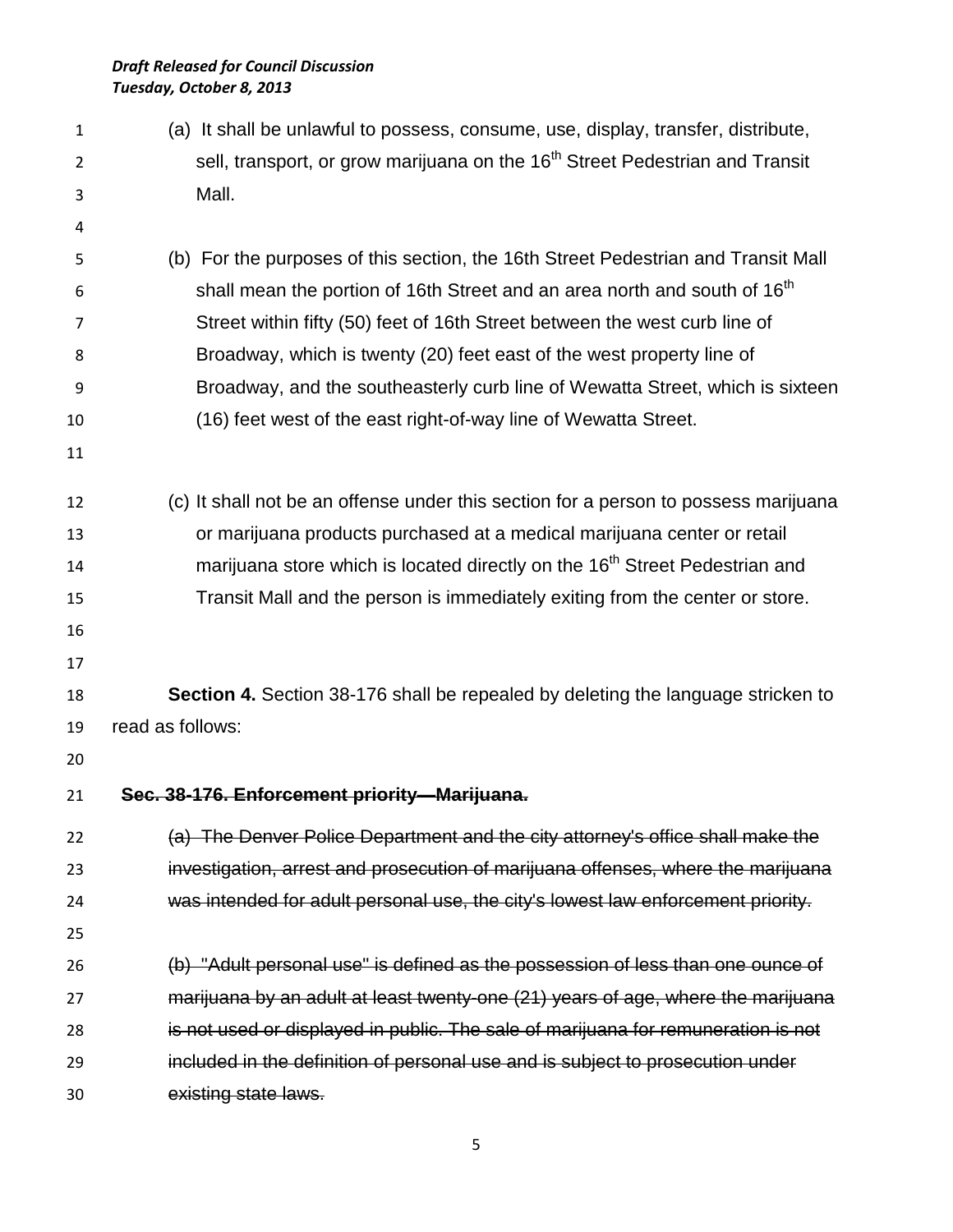*Draft Released for Council Discussion Tuesday, October 8, 2013*

 (c) On or before December 31, 2007, the mayor of the City of Denver shall appoint an eleven (11) member marijuana policy review panel to assess and report on the effects of this section. The panel shall consist of one (1) at-large member of the Denver City Council; two (2) residents of the City of Denver, as selected by the petitioner committee that initiated this ordinance; one (1) drug/alcohol abuse prevention counselor; one (1) member of the Denver Metro Domestic Violence Fatality Review Committee who is not also a member of law enforcement; one (1) representative of the Denver Police Department; three (3) criminal defense attorneys, one (1) of whom shall be a public defender; one (1) representative of the Denver County District Attorney's Office; and one (1) representative of the Denver City Attorney's Office. The mayor shall appoint members to vacancies on the marijuana policy review panel as necessary. Members shall serve terms in accordance with the bylaws established by the panel at its first meeting. The primary purpose of this panel shall be to ensure that the ordinance described in this section is implemented to the greatest extent possible. The marijuana policy review panel shall: (1) Elect a chairperson and meet at least quarterly or more frequently as necessary. These meetings hall be open to the public and citizens may testify before the committee pursuant to rules established by the panel; (2) By March 31, 2008, establish reporting criteria for the Denver Police Department and city attorney's office to report marijuana arrests and prosecutions; and (3) Submit a comprehensive written report with recommendations to the city council that will include, but not be limited to, information concerning the public safety, public administration, public health and fiscal impacts of paragraph A., above. This report shall be completed and presented at the first meeting of the full city council occurring at least six (6) months after the receipt of the third report provided by the Denver Police Department to the marijuana review panel pursuant to subparagraph (d), below.